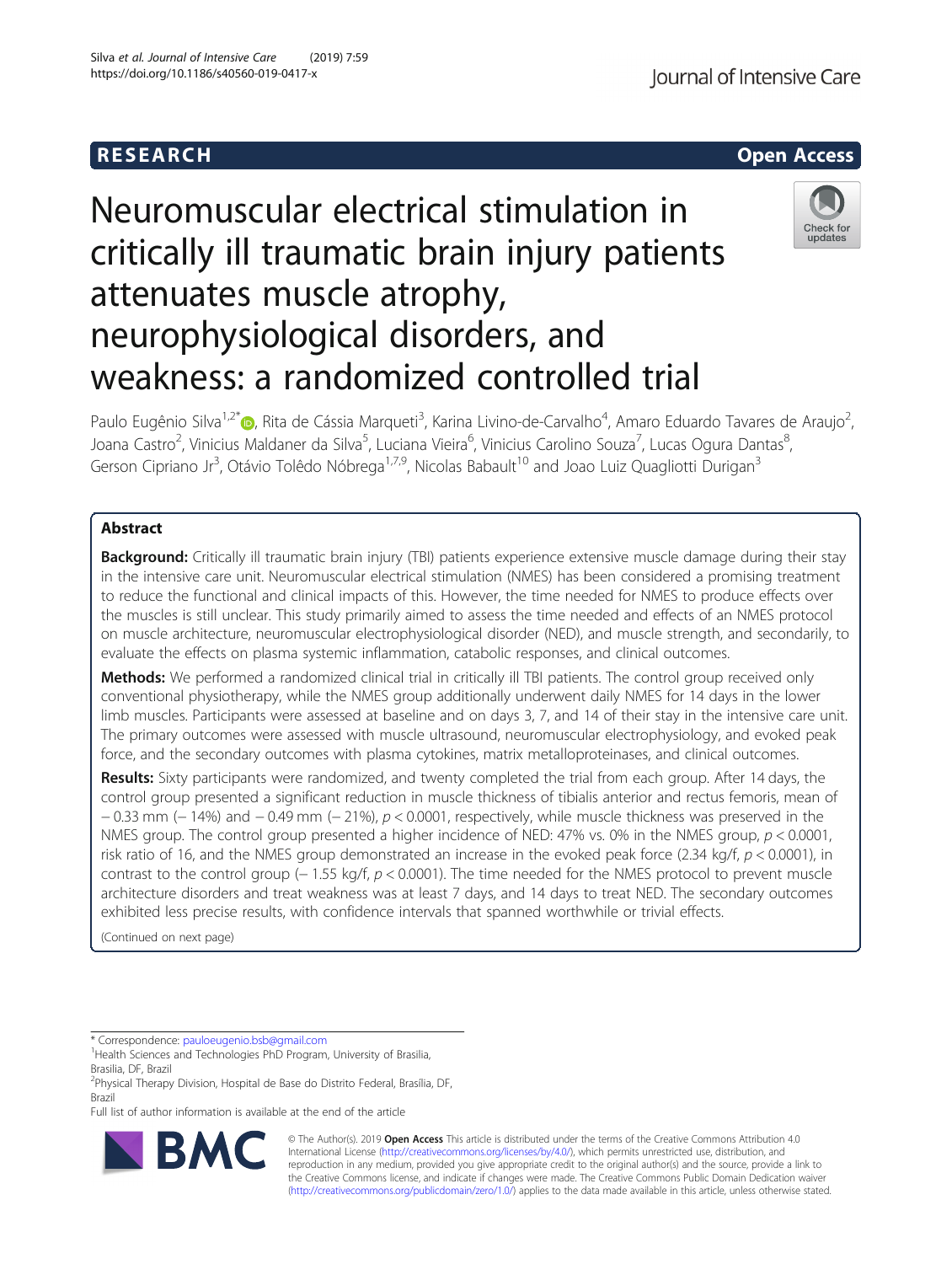#### (Continued from previous page)

**Conclusions:** NMES applied daily for fourteen consecutive days reduced muscle atrophy, the incidence of NED, and muscle weakness in critically ill TBI patients. At least 7 days of NMES were required to elicit the first significant results.

Trial registration: The trial was registered at [ensaiosclinicos.gov.br](http://ensaiosclinicos.gov.br) under protocol RBR-8kdrbz on 17 January 2016.

Keywords: Critical care, Electrical stimulation therapy, Muscular atrophy, Muscle weakness, Neuromuscular diseases, Traumatic brain injury

# Background

Traumatic brain injury (TBI) is a frequent cause of morbimortality and represents a significant economic burden around the world [[1](#page-11-0), [2\]](#page-11-0). Mechanically ventilated critically ill TBI patients present a high risk of poor functional outcomes and often need substantial support after intensive care unit (ICU) discharge [\[3\]](#page-11-0). These patients demonstrate extensive muscle wasting, which occurs rapidly at the onset of a stay in the ICU [\[4](#page-11-0)]. In addition, patients can develop critical illness neuromyopathy, which is the leading cause of functional disorders [\[5\]](#page-11-0). This neuromyopathy alters nerve conduction and muscle excitability, inducing neuromuscular electrophysiological disorder (NED), which in addition to the muscle wasting, generates widespread muscle weakness [\[5\]](#page-11-0). The presence of NED is indicative of peripheral nerve disease with a sensitivity ranging from 90 to 100% [\[6\]](#page-11-0). The development of widespread muscle weakness among critically ill patients has been referred to as ICUacquired weakness (ICUAW) [\[5,](#page-11-0) [7](#page-11-0)]. ICUAW patients also display high levels of plasma cytokines such as IL-6, IL-8, and TNF- $\alpha$ , which are associated with inflammatory and catabolic responses [[8](#page-11-0)]. Clinically, ICUAW is associated with prolonged mechanical ventilation, longer ICU stays, and increased morbimortality rates [[5](#page-11-0)]. Therefore, the prompt diagnosis of ICUAW is considered a cornerstone for preventing functional impairments [[9](#page-11-0)].

Early rehabilitation in the ICU seems to be a feasible alternative for the prevention and treatment of ICUAW [[10\]](#page-11-0). Among the treatments available for the early rehabilitation of patients in the ICU, neuromuscular electrical stimulation (NMES) has been considered a promising treatment [\[11](#page-11-0)]. Two systematic reviews concluded that NMES added to usual care proved to be more effective than usual care alone for preventing skeletal muscle weakness in critically ill patients [\[12](#page-11-0), [13](#page-11-0)]. However, these studies found inconclusive evidence of its benefit in the prevention of muscle atrophy [[12,](#page-11-0) [13](#page-11-0)]. In fact, there are particular gaps in the definition of a more efficient NMES protocol for non-cooperative critically ill patients [\[14](#page-11-0), [15\]](#page-11-0). For example, the time needed for the NMES protocol to elicit the first countermeasure effects has still not been determined [\[16](#page-11-0)]. It appears that stimulation of a larger muscle area, as well as the production of maximum evoked contractions, is crucial for better results [[16,](#page-11-0) [17](#page-11-0)]. Moreover, the number of stimuli per day and the number of treatment days could also be essential to generate significant results [\[18,](#page-11-0) [19](#page-11-0)]. Therefore, the present study aimed to assess the time needed and effects of an NMES protocol on muscle architecture, NED, and muscle strength, and, secondarily, to evaluate the effects on plasma systemic inflammation, catabolic responses, and clinical outcomes. The hypothesis was that the NMES protocol would counteract muscle atrophy and strength reduction, while preventing NED, and minimizing the presence of plasma inflammatory and catabolic responses.

#### Methods

#### Study design

This was a prospective, randomized, controlled, singleblind trial carried out over a period of 14 consecutive days. The study was performed in a neurotrauma ICU at a tertiary public reference hospital in the Federal District of Brazil. It was conducted according to the Declaration of Helsinki, and approval for the project was obtained from the local ethics committee (FEPECS/SES-DF, Brasília, Brazil, protocol 1.107.517). The trial was registered at the Brazilian Clinical Trials Registry (protocol number RBR-8kdrbz). The patient's legal guardians signed an informed consent form since all patients were sedated or non-cooperative. The study is reported according to the Consolidated Standards of Reporting Trials and Statement for Randomized Trials of Nonpharmacologic Treatments and the Template for Intervention Description and Replication [[20,](#page-11-0) [21\]](#page-11-0).

#### Randomization and allocation concealment

This was a 2-parallel group randomized clinical trial with a 1:1 intervention allocation. Computer-generated randomization lists were prepared using the website [www.random.org](http://www.random.org), which sequentially distributed the patients into the control or NMES group. One researcher (PES) prepared sealed, opaque, and numbered envelopes. When each patient was enrolled in the study, the investigator opened the envelope with the smallest item number, containing the group.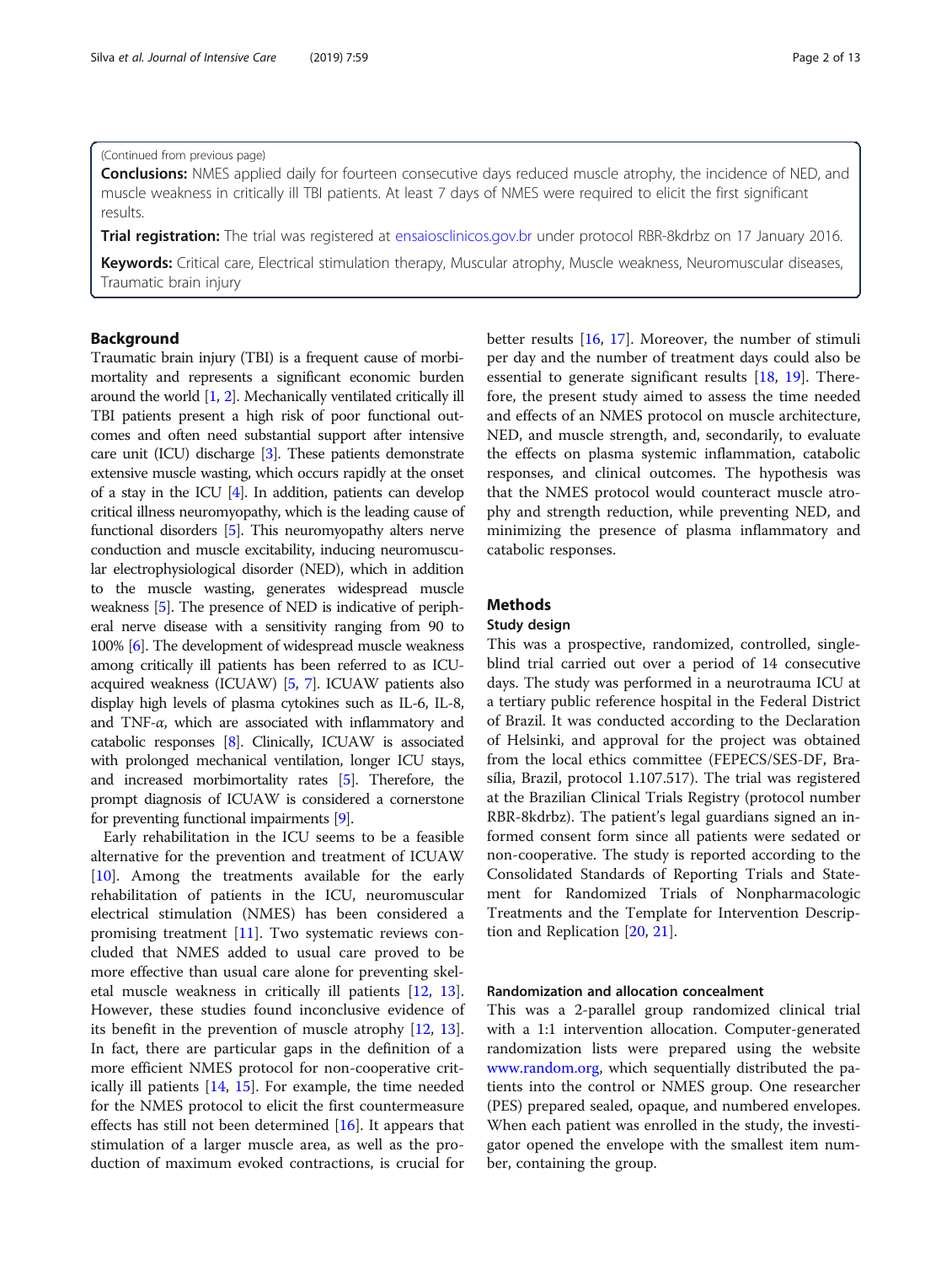#### Blinding

A blinded researcher (KLC) completed all functional assessments (ultrasonography, NED, and evoked peak force) and gathered all clinical data on the electronic medical record of each participant. Plasma analyses were performed by another blinded researcher (VCS).

#### Patients

Patients of both genders, between 18 and 60 years of age, who had undergone mechanical ventilation for up to 24 h, following a severe traumatic brain injury, were included. We excluded patients with a history of alcoholism, HIV, chronic kidney failure, spinal cord injury, pregnancy, skin lesions in the region to be treated, and patients with unstable fractures in the vertebral column and lower limbs.

#### Study flow

Patients were randomized to the control or NMES group. From this time point, they were followed from the first 24 h of mechanical ventilation up to the 14th day. The assessment of muscle architecture, NED, evoked peak force, and plasma sample analyses were performed in both groups, after the first 24 h and on days 3, 7, and 14. Both groups were submitted to routine physiotherapy for early rehabilitation based on the protocol proposed by Morris et al. [\[22](#page-11-0)]. The physiotherapy routine protocol was applied for 10 to 30 min twice every weekday by the staff physiotherapists. In both groups, the level of routine physiotherapy and intensity were adapted to the patient's cardiorespiratory status, level of sedation, cooperation, and functional status [\[22](#page-11-0)]. The protocol started with a global passive range of motion exercises in comatose or sedated patients, followed by active and resistive exercises, transfer to the edge of the bed or a chair, standing, and walking. The NMES group, in addition to daily routine physiotherapy, underwent NMES for 14 days bilaterally in the quadriceps femoris, hamstring, tibialis anterior, and gastrocnemius muscles.

#### NMES protocol

NMES was applied using two identical electrical stimulator devices (Dualpex 071, Quark Medical, Piracicaba, Brazil). The electrodes were positioned according to the motor point, as previously described by Botter et al. [\[23](#page-11-0)]. Before initiating the NMES protocol, the criteria for starting and interruptions were followed, as proposed by Kho et al. [[24](#page-11-0)]. The NMES was applied once a day for 25 min, with pulse duration and frequency of 400 μs and 100 Hz, respectively. The time on  $(T_{ON})$  was adjusted to 5 s and the time off ( $T_{\text{OFF}}$ ) to 25 s, thus eliciting a total of 50 contractions per day. The current amplitude was applied as high as possible to evoke maximum contractions in each muscle group (type 5/5, according to Segers et al. classification [\[25](#page-11-0)]).

# **Outcomes**

Primary outcomes were the effect of NMES over the muscle architecture, the presence of NED, and the evoked peak force. Secondary outcomes were the plasma level of cytokines and metalloproteinases, mechanical ventilation time, length of stay in the ICU, and length of hospitalization.

## Muscle architecture

Muscle architecture was assessed through muscle thickness and echogenicity using B-mode ultrasonography, with an ultrasound device, M-Turbo® (Sonosite, Bothwell, WA, USA). A water-soluble transmission gel was applied to the measurement site. A linear transducer of 7.5 MHz was positioned perpendicular to the tissue interface with the lowest possible skin compression. The muscle thickness was measured in two muscles: rectus femoris (RF) and tibialis anterior (TA). The transducer was positioned according to a previous recommendation by Arts et al. [[26](#page-11-0)]. Evaluation of the RF was conducted at the mean distance between the anterior superior iliac spine and the superior border of the patella. The TA was evaluated at the proximal 1/4 of the distance between the inferior border of the patella and the lateral malleolus. Measurements were performed in the same predefined location during the intervention period. After acquisition of the images, the assessment of thickness was performed [[26\]](#page-11-0).

The RF thickness was measured between the upper part of the femur and the lower limit of the superficial fascia of this muscle since we only measured the RF thickness without the vastus intermedius muscle. We used the deep fascia of this muscle to delimitate the vastus intermedius muscle in order to exclude it.

The TA was measured between the interosseous membrane (on the side of the tibia) and the superficial fascia of the TA. Points were marked with a semi-permanent dermographic pen to avoid different positions over the days.

Muscle thickness and echogenicity were analyzed utilizing ImageJ software (<http://imagej.nih.gov/ij/>) [\[27](#page-11-0)]. Muscle echogenicity was measured through a quantitative grayscale analysis, where the most affected muscles had a white presentation (i.e., increased echogenicity). The echogenicity assessment area of analysis was selected in each muscle, including the maximum possible area (trace technique) [[4](#page-11-0)] with an 8-bit image resolution, in values ranging from 0 (black) to 255 (white). The echogenicity and thickness were determined in each muscle, considering the mean value of the three different measures [[26\]](#page-11-0).

#### Neuromuscular electrophysiological disorders

The presence of NED was assessed through the stimulus electrodiagnosis test (SET) in which rheobase and chronaxie were analyzed [[4\]](#page-11-0). NED was recognized when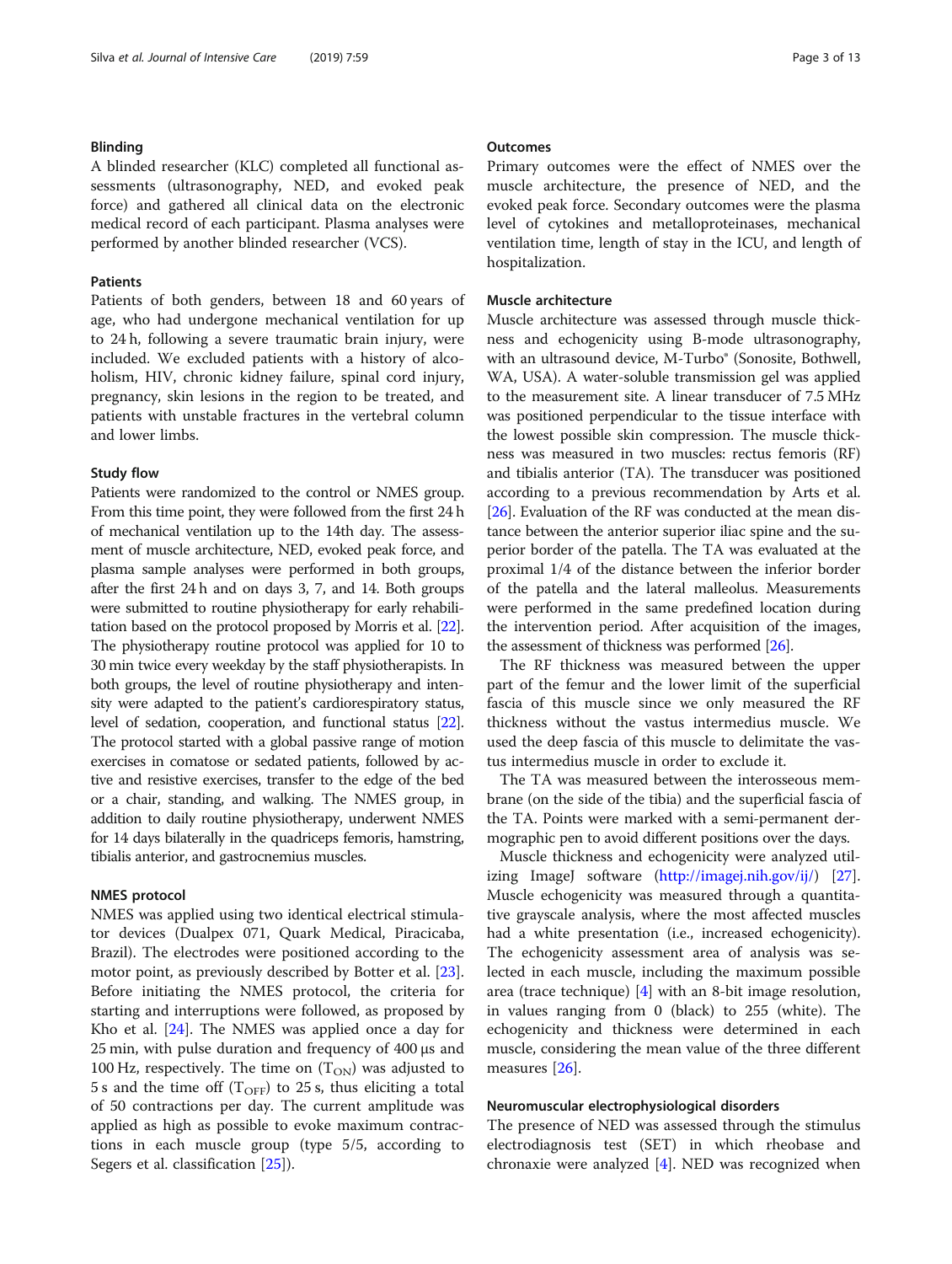chronaxie values reached  $\geq 1000 \,\mu s$  [\[6](#page-11-0)]. Rheobase is the minimal current intensity necessary to reach the neuromuscular excitability threshold applied with a rectangular pulse with an infinite duration (e.g., 1 s). Chronaxie is defined as the shortest pulse duration required to reach the neuromuscular excitability threshold by a current with twice the intensity of the rheobase [\[4\]](#page-11-0). The rheobase and chronaxie were measured with a single-phase current and rectangular-shape current. For rheobase assessment, the intensity was increased from 1 to 69 mA with individual 1-mA increments until eliciting a slight and visible muscle contraction. The evaluation was performed with a pulse duration of 1 s and intervals of 2 s between pulses [[4\]](#page-11-0). For the evaluation of chronaxie, the pulse duration was increased from 20 μs to 1 ms in increments of 100 μs. From 1 ms, increments of 1 ms were performed with a current amplitude twice the value of the rheobase until eliciting a slight but visible muscle contraction [[4](#page-11-0)].

The SET was performed in two muscles: RF and TA. A reference electrode (anode), area 100 cm<sup>2</sup>, was placed on the patella for all measurements. The active electrode (cathode), in pen shape, approximately  $1 \text{ cm}^2$  in area, was used to find the motor points. The same electrode was used to determine the values of rheobase and chronaxie. The scanning area was established based on previous publications [\[23\]](#page-11-0). The location of the motor point was also marked with a semi-permanent dermographic pen.

#### Evoked peak force

To evaluate the evoked peak force, we used a calibrated load cell (CKS model, Kratos Equipamentos, São Paulo, Brazil) attached to a platform and an electrical stimulator (Dualpex 071, Quark Medical, Brazil). Patients were laid down in a supine position with a 30° bed elevation. The platform was adjusted to the hip position at 90° of flexion and knee at 60° of the extension where the highest torque occurs [[28\]](#page-11-0). The electrodes used to evoke muscle contraction were positioned on the RF muscle. The location was the line between the anterior superior iliac spine and the superior border of the patella at the motor points [[23](#page-11-0)]. To find the motor point, we used a single-phase current of rectangular format with a pulse duration of 1 ms and 30 s of stimuli with an intensity of at least 10 mA. The anode electrode  $(100 \text{ cm}^2 \text{ of area})$ was placed on the patella and the cathode pen electrode  $(1 \text{ cm}^2 \text{ area})$  was used to perform the search for the motor point. Next, two electrocardiogram electrodes ( $\approx 1$ -cm<sup>2</sup> area) were positioned on the motor points. The stimuli were performed on twitch contraction with 69 mA,  $T_{ON}$  of 3 s, pulse duration, and frequency of 400 μs and 100 Hz respectively. Three stimuli were performed, and the interval between each measurement was 2 min. We used the highest detected value among the measures.

# Clinical outcomes

In addition to the functional outcomes, clinical outcomes from medical records were analyzed as secondary outcomes. We evaluated time on mechanical ventilation, ICU mortality rate, length of stay in the ICU, and length of stay in the hospital.

# Plasma sample analysis

Approximately 12 mL of blood was collected from the antecubital vein by the standard venipuncture technique using a commercially produced vacuum-sealed kit. Tubes were centrifuged (Centrifugal machine, 3250RPM, Model Centurion, São Paulo, Brazil) at room temperature for 15 min at 2500 rotations per minute ( $\approx 1000 \times g$ ). Serum was aliquoted (250 μL) and directly stored at  $-80$  °C until analyses by a blinded examiner. Serum levels of TGF-β and IGF-1 were obtained by regular enzyme-linked immunosorbent assays (ELISA). The circulating assessment of IL-1β, IL-6, IL-8, IL-10, and TNF- $\alpha$  was performed by a multiplexed flow cytometry method. The proteolytic activity was measured by analysis of metalloproteinases 2 and 9 activity using the zymographic method. Biological replicate samples of patients containing 1 μL of plasma were added to 1 μL of SDS (8%) (v:v). Metalloproteinases 2 and 9 activity were visualized as clear white bands against a blue background by densitometric scanning (ImageScanner III, Lab-Scan 6.0, Geneva, Switzerland). The analyses were performed in triplicate by a single-blinded examiner using ImageMaster 2D Platinum v7.0 (GeneBio) equipment, and the mean value of peak area was used in the final analysis (further details can be seen in Additional files [1](#page-10-0) and [2\)](#page-10-0).

#### Statistical analysis

Data normality was tested with the Shapiro Wilk test, and parametric variables are described as mean and 95% confidence interval (95% CI). Nonparametric variables are presented as a median and interquartile range [IQR]. In order to measure the statistical differences in the continuous variables (chronaxie, evoked peak force, thickness, echogenicity, and biochemical variables), the twoway ANOVA (time  $\times$  group) with repeated measurements was used followed by the Bonferroni post hoc test. To evaluate the categorical variables (presence or absence of NED determined by chronaxie  $\geq 1000 \,\mu s$ ) intergroups, Fisher's exact test and log-Poisson regression to estimate risk ratio were used. The number needed to treat on day 14 of treatment was also computed. For the assessment of intragroup categorical variables, the McNemar test was used. Statistically significant differences were considered when  $p < 0.05$ . An intention-totreat analysis was performed for all randomized participants. Missing data were replaced using the expectationmaximization method. For blood sample assessment, we evaluated an average of 10 participants per group due to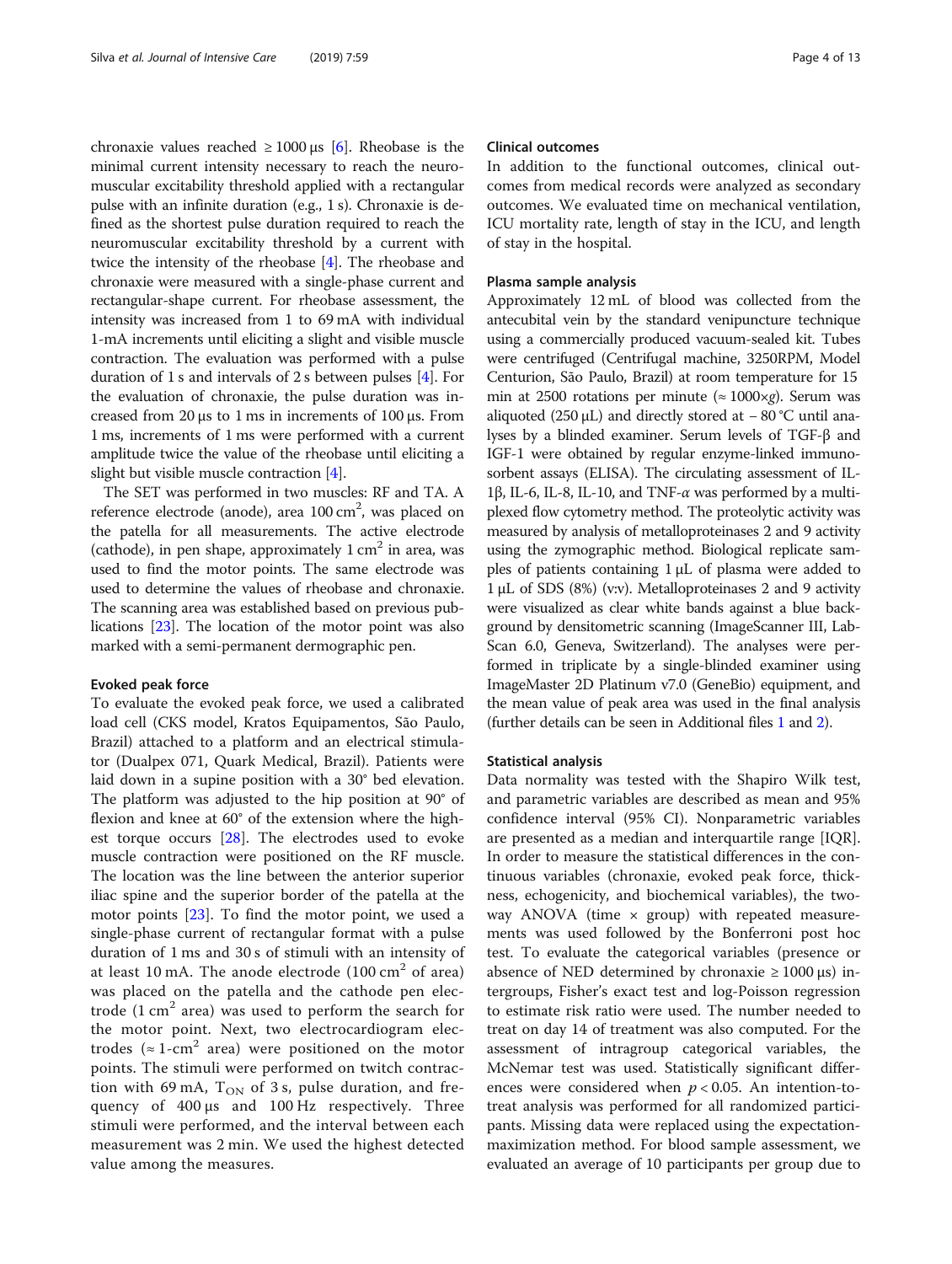<span id="page-4-0"></span>an error in biochemical analysis. Thus, we present this outcome as a preliminary result. After each statistically significant comparison between groups, the effect size and power were calculated. Effect sizes were determined using partial eta squared (η $\rho^2$ ). For the muscle architecture, NED, and evoked peak force data, where minimum clinically important differences were not nominated, Cohen's d coefficient was calculated to aid interpretation. For this, Cohen provided benchmarks to define small ( $\eta \rho^2 = 0.01$ ), medium ( $\eta \rho^2 = 0.06$ ), and large ( $\eta \rho^2 = 0.14$ ) effects [\[29\]](#page-11-0). For statistical analysis, we used Statistica software, version 12 (StatsoftInc, Tulsa OK, USA, 2013).

Sample size was calculated using muscle thickness as the primary outcome. According to the study conducted by Gerovasili et al. [[30](#page-11-0)], we estimated a difference between means and standard deviation of 1 mm ± 0.1 mm in muscle thickness after 14 days of treatment. Considering a study power of 85%, a significance level of 95%, and a sample size ratio of 1:1 (control group or NMES group), we reached the estimated number of 20 subjects per group on the 14th day. Thirty participants per group were recruited, totaling 60 subjects, allowing for possible dropouts during the intervention period [\[30](#page-11-0), [31](#page-11-0)].

# Results

Between June 2016 and July 2017, 278 patients with TBI were admitted to the Neurotrauma ICU, of these 60 were eligible according to the inclusion criteria and were therefore randomized for the study. The recruitment process and follow-up are described in the consort flow diagram

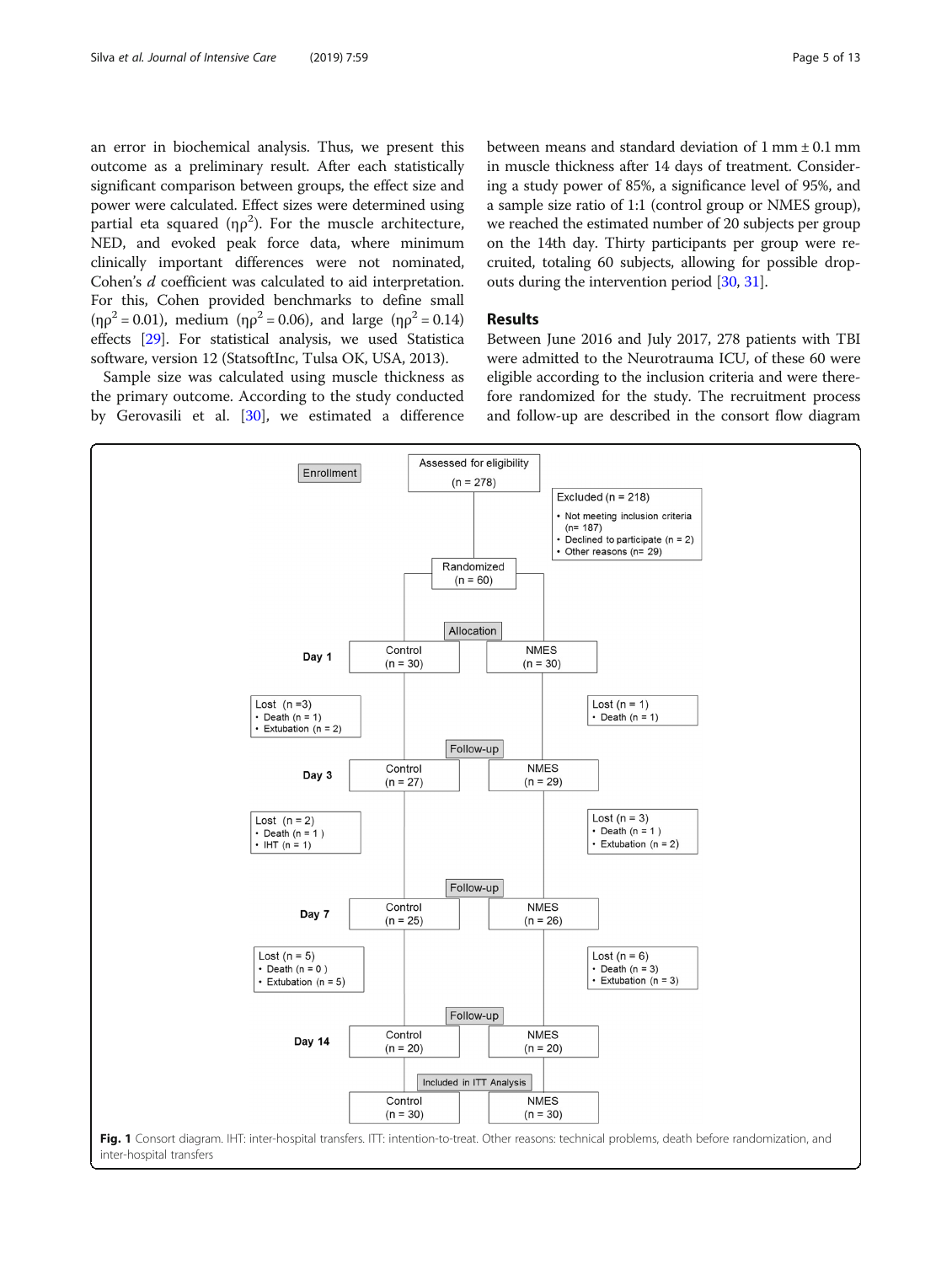(Fig. [1\)](#page-4-0). Patient clinical characteristics are presented in Table 1. Intention-to-treat analysis was applied, and all patients were analyzed on the 14th day.

# NMES intervention

The quadriceps femoris, hamstring, tibialis anterior, and triceps sural muscles were stimulated at a mean intensity of 65 mA (95% CI 62 to 67). The general quality of evoked muscle contraction based on the Segers et al.'s [\[25\]](#page-11-0) scale presented a median and [interquartile range] of 5 [\[4](#page-11-0), [5\]](#page-11-0). From the initial fourteen expected NMES sessions per patient, eleven (95% CI 10 to 12) were performed on average, achieving a compliance rate of 79% (95% CI 68 to 84). Additionally, the mean intervention time of each session

(electrode positioning and NMES protocol in all 4 muscle groups) was 72 min (95% CI 70 to 74). The main reasons for not performing NMES application were as follows: fever, 28 occurrences (46%), followed by hemodynamic instability, 19 occurrences (31%), psychomotor agitation, 9 occurrences (15%), and 5 sessions (8%) did not occur for other reasons.

# Complications

No cases of skin burn, or injury caused by NMES, occurred.

# Primary outcomes

# Muscle architecture

The comparison between groups over days demonstrated a statistically significant interaction in the TA in favor of

#### Table 1 Patient clinical characteristics

|                                                       | Group                     |                            |  |
|-------------------------------------------------------|---------------------------|----------------------------|--|
| Patient characteristics                               | Control                   | <b>NMES</b>                |  |
| n                                                     | 30                        | 30                         |  |
| Age, years                                            | 33 (95% CI 29 to 37)      | 30 (95% CI 27 to 33)       |  |
| Male sex, $n$ $(\%)$                                  | 26 (87%)                  | 26 (87%)                   |  |
| AIS (head)                                            | $5[5-5]$                  | $5[5-5]$                   |  |
| AIS (lower extremities)                               | $1 [0-1]$                 | $1 [0-1]$                  |  |
| Injury severity score                                 | 26 [26-30]                | 27 [26-34]                 |  |
| Cause of injury                                       |                           |                            |  |
| • Motorcycle, n (%)                                   | 11 (37%)                  | 10 (33%)                   |  |
| • Motor Vehicle, n (%)                                | 7 (23%)                   | 2(7%)                      |  |
| $\cdot$ Beating, n $(\%)$                             | 8 (27%)                   | 3(10%)                     |  |
| $\cdot$ Gunshot, $n$ (%)                              | 2(7%)                     | 6 (20%)                    |  |
| · Pedestrians, n (%)                                  | 1(3%)                     | 4 (13%)                    |  |
| $\cdot$ Fall, n $(\%)$                                | 1(3%)                     | 5 (17%)                    |  |
| Penetrating trauma mechanism, n (%)                   | 3 (10%)                   | 8 (27%)                    |  |
| Operative intervention, n (%)                         | 20 (67%)                  | 20 (67%)                   |  |
| APACHE II at ICU admission                            | $11 [9 - 14]$             | $11 [8 - 13]$              |  |
| SOFA at ICU admission                                 | $6[4-9]$                  | $5[5-8]$                   |  |
| SAPS 3 at ICU admission                               | 40 [32-47]                | 40 [30-48]                 |  |
| Diffuse axonal injury grade                           | $2[2-3]$                  | $3[2-3]$                   |  |
| Leucocytes on admission, unit                         | 18.8 (95% CI 8.1 to 29.4) | 16.7 (95% CI 14.5 to 18.9) |  |
| PaO <sub>2</sub> /FiO <sub>2</sub> ratio on admission | 296 (95% CI 260 to 331)   | 276 (95% CI 242 to 311)    |  |
| Glucose over 14 days, mg/dl                           | 144 (95% CI 130 to 158)   | 144 (95% Cl 133 to 155)    |  |
| Predicted enteral feeding, (%)                        | 77 (95% CI 74 to 80)      | 79 (95% CI 75 to 83)       |  |
| Use of vasopressor drugs, days                        | 7 (95% CI 5.1 to 8.9)     | 7.7 (95% CI 6 to 9.4)      |  |
| Use of corticoid drugs, days                          | $\mathbf 0$               | $\circ$                    |  |
| Use of carbapenem antibiotics, n (%)                  | $\Omega$                  | $\mathbf{0}$               |  |
| Days of sedation on ICU, days                         | 10.8 (95% CI 9 to 12.5)   | 10.9 (95% CI 9 to 12.7)    |  |
| Patients sedated on day 14, n (%)                     | 19 (63%)                  | 19 (63%)                   |  |
| RASS on day 14                                        | $-3[-4 to -3]$            | $-3[-5 \text{ to } -3]$    |  |

AIS Abbreviated Injury Scale, APACHE II Acute Physiologic and Chronic Health Evaluation II, ICU intensive care unit, SOFA Sequential Organ Failure Assessment, SAPS 3 Simplified Acute Physiology Score 3, PaO<sub>2</sub>/FiO<sub>2</sub> ratio of arterial oxygen partial pressure to fractional inspired oxygen, RASS Richmond Agitation Sedation Scale. Parametric variables are reported as mean and (95% confidence interval) and nonparametric, as median and [interquartile range]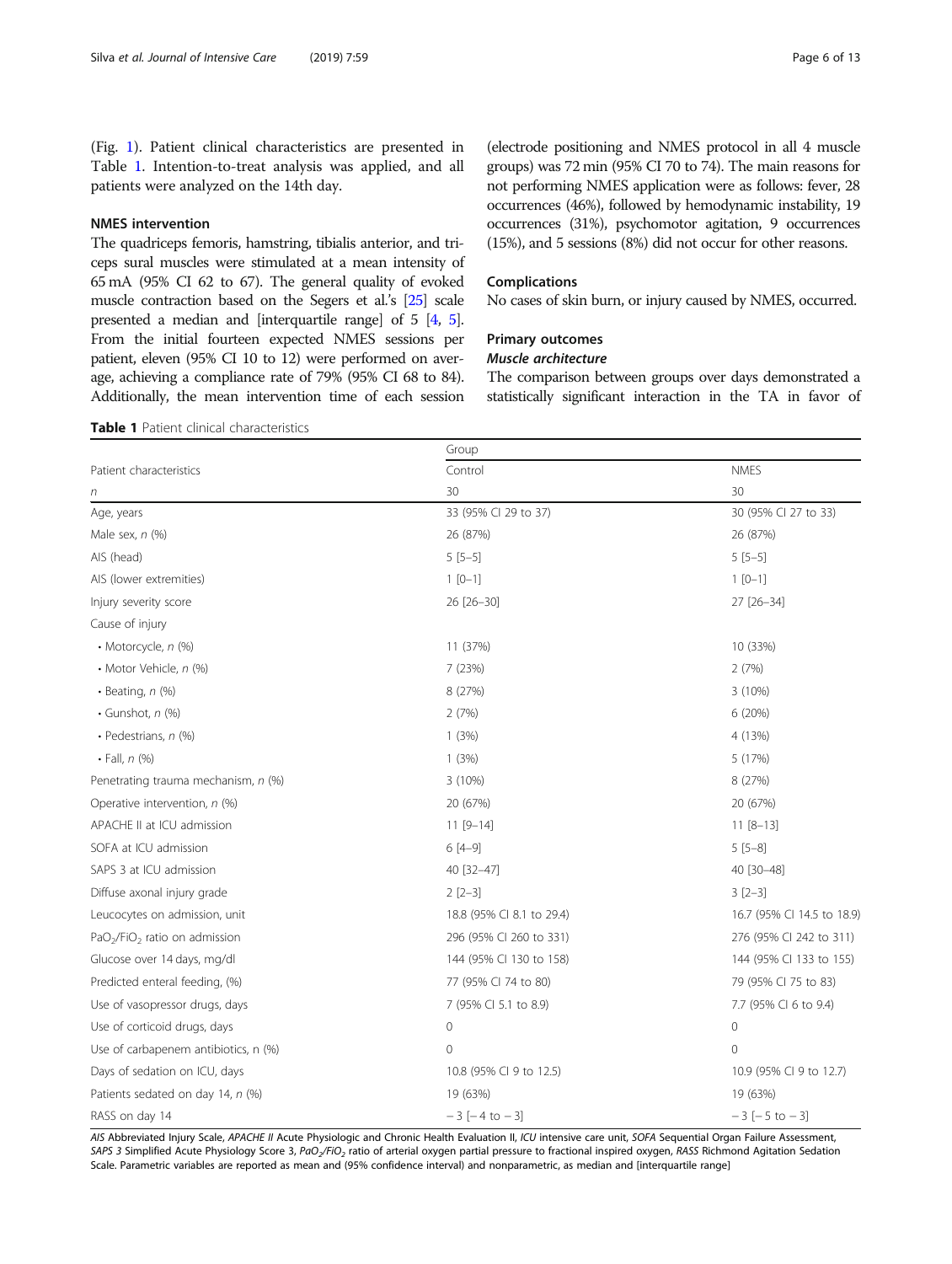NMES for preventing muscle loss: [interaction time  $\times$  group  $(F = 30.9, p < 0.0001, power = 0.99, \eta_{\rho}^2 = 0.35)$  (Fig. 2a). In the control group, the loss of muscle thickness \_in \_the TA reached  $- 14\%$  (95% CI − 17 to − 12) and − 0.33 mm (95% CI − 0.39 to − 0.26) on day 14, p < 0.0001. In the NMES group, muscle thickness did not significantly change on day 14 with a gain of 1% (95% CI – 4 to 3) and a mean difference of 0.01 mm (95% CI – 0.069 to 0.08),  $p = 0.78$ . The intraclass correlation coefficient (ICC) was calculated using three measures and showed excellent reliability (ICC 0.99) over the days. Similar results were found in the RF.

The comparison of muscle thickness between groups over days presented significant results in favor of NMES: interaction time  $\times$  group [ $F = 29.9$ ,  $p < 0.0001$ , power = 0.89,  $\eta_{\rho}^2$  = 0.34] (Fig. 2b). The mean loss of RF thickness was − 21% (95% CI − 17 to − 24) and − 0.49 mm (95% CI − 0.58 to − 0.4) in the control group from baseline up to the 14th day,  $p < 0.0001$ . A non-significant loss was detected in the NMES group comparing the baseline with the 14th day,  $-1\%$  (CI 95%  $-4$  to 3) and  $-0.04$  mm (95% CI – 0.11 to 0.02),  $p = 0.15$ . The ICC was calculated using three measures and showed excellent reliability (ICC 0.98) over the days. NMES decreased the echogenicity of the TA and RF from the 7th and 14th days respectively, in the TA [interaction time  $\times$  group  $(F = 17.1, p < 0.0001, power = 0.99, \eta_{\rho}^2 = 0.23)$  (Fig. 2c), and the RF [interaction time  $\times$  group ( $F = 18.4$ ,  $p <$ 0.0001, power = 0.99,  $\eta_{\rho}^2$  = 0.24)] (Fig. 2d).

# Neuromuscular electrophysiological disorders

NMES induced significant reductions in chronaxie values in both the TA and RF. In the TA, significant differences were demonstrated between groups on day 14: [interaction time  $\times$  group (*F* = 16.7, *p* < 0.0001, power = 0.99,  $\eta_{\rho}^2 = 0.22$ )] (Fig. [3](#page-7-0)a). In the control group, the TA chronaxie presented a significant increase over days: day 1 vs. day 14, p < 0.0001. NMES preserved neuromuscular excitability in the TA, maintaining chronaxie values over days: day 1 vs. day 14,  $p = 0.99$ . A similar significant interaction was observed for RF on day 14: [interaction time × group  $(F = 8.8, p < 0.0001, power = 0.99, \eta_{\rho}^2 = 0.13)$ (Fig. [3](#page-7-0)b). In the control group, RF chronaxie values increased significantly over days: day 1 vs. day 14,  $p < 0.0001$ . In the NMES group, the neuromuscular excitability was preserved, demonstrated by chronaxie value maintenance over days: day 1 vs. day 14,  $p = 0.99$ .



B-mode ultrasonography. On the right side (b and d), the rectus femoris muscle architecture assessed by the same test is presented. mm: millimeters; a.u.: arbitrary units. \*: statistically significant time x group effect on highlighted day. This effect was analyzed by repeated measures two-way ANOVA. An intention-to-treat analysis was performed for all randomized participants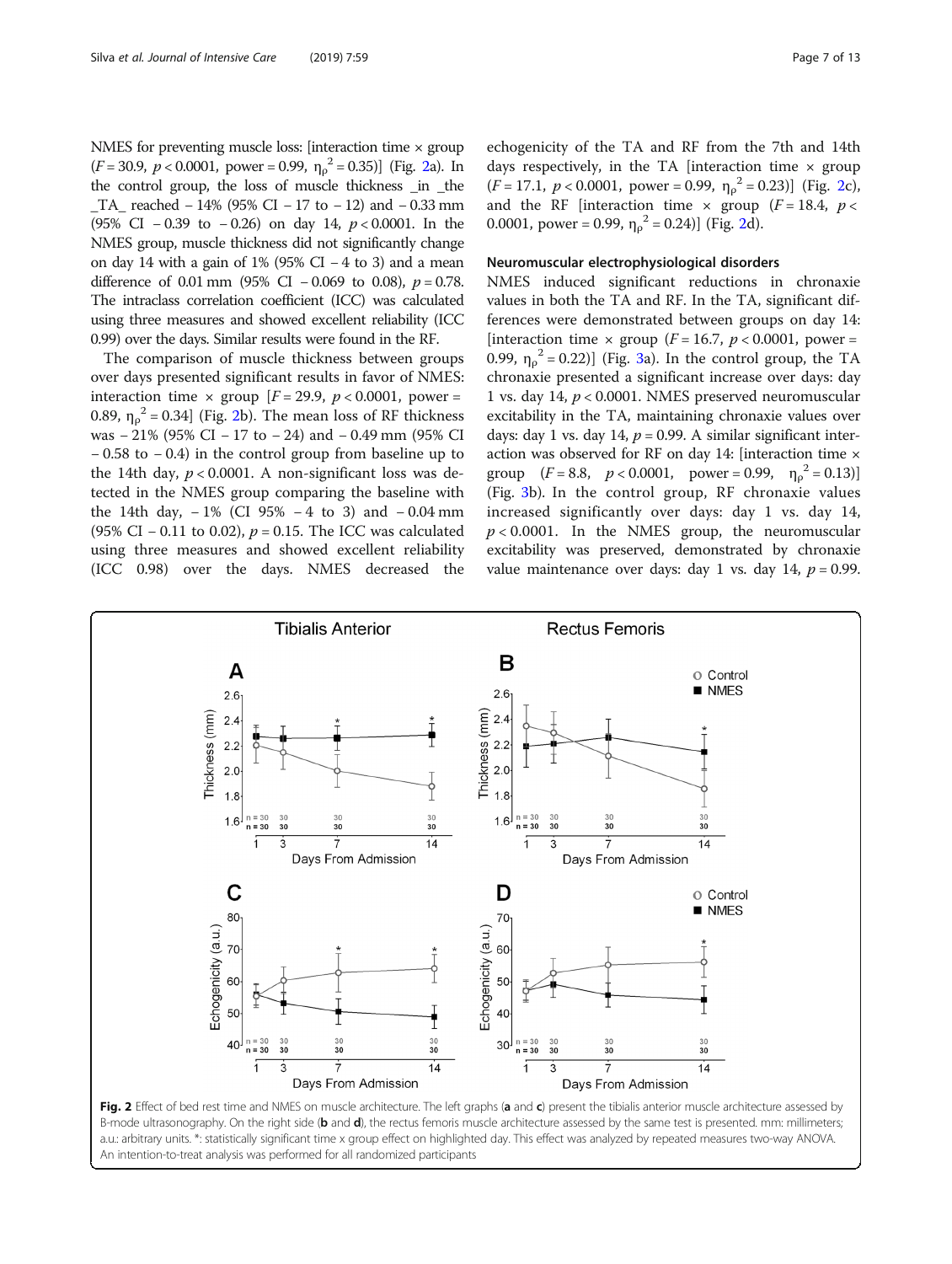<span id="page-7-0"></span>

The control group presented NED incidence in the TA of 10% (3/30) on day 1 that increased to 47% (14/30) on day 14 (Fig. 3c),  $p = 0.003$ , power = 0.85. The NMES group presented NED incidence in the TA of 17% (5/30) on day 1 that decreased to 0% (0/30) on day 14 (Fig. 3c),  $p = 0.06$ . The control group presented a significantly higher incidence of NED (14/30) in the TA, compared with the NMES group (0/30) on the 14th day, ( $p = 0.0001$ , power = 0.99, and risk ratio = 16,  $(95\% \text{ CI } 2.9 \text{ to } 88.9)$  (Fig. 3c). The control group also presented a higher incidence of NED in the RF than the NMES group on the 14th day: 13% (4/30) vs. 0% respectively, but this was not statistically significant  $p = 0.12$  (Fig. 3d). Differences between groups were only detected at 14 days in the TA. Taking into consideration the NED incidence in the TA in both groups, the number needed to treat was 2.13 in 14 days of treatment to prevent a NED event.

## Evoked peak force

The comparison between groups over days demonstrated a statistically significant interaction in favor of NMES [interaction time  $\times$  group (*F* = 71.9, *p* < 0.0001, power = 0.99,  $\eta_{\rho}^2$  = 0.55)] (Fig. [4\)](#page-8-0). Comparing with the baseline, patients in the NMES group presented a significant increase

in evoked peak force from the 7th day,  $p = 0.001$ . In the NMES group, the evoked peak force increased from day 1 to day 14 with a mean difference of 2.34 kg/f (95% CI 1.89 to 2.79),  $p < 0.0001$ . On the other hand, the control group presented a significant decrement in evoked peak force from the 7th day compared with baseline,  $p < 0.0001$ . In the control group, the evoked peak force decreased from day 1 to day 14 with a mean difference of  $-1.55$  kg/f (95% CI  $-2.05$  to  $-1.05$ ),  $p < 0.0001$ . Differences between groups were detected from the 7th day,  $p < 0.0001$ .

# Secondary outcomes

#### Plasma sample analysis

The plasma cytokines (IGF-I; IL-1 β; IL-6; TGF-β; TNF- $\alpha$ ) and metalloproteinases (MMP-2 and MMP-9) exhibited less precise results, with confidence intervals that spanned worthwhile or trivial effects. The data from these outcomes are presented in the Additional files [1](#page-10-0) and [2.](#page-10-0)

#### Clinical outcomes

Patients in the control group remained on mechanical ventilation for 15.5 days [8.8–19] vs. 14 days [8–18] in the NMES group: median difference of 1.5 days,  $p = 0.65$ .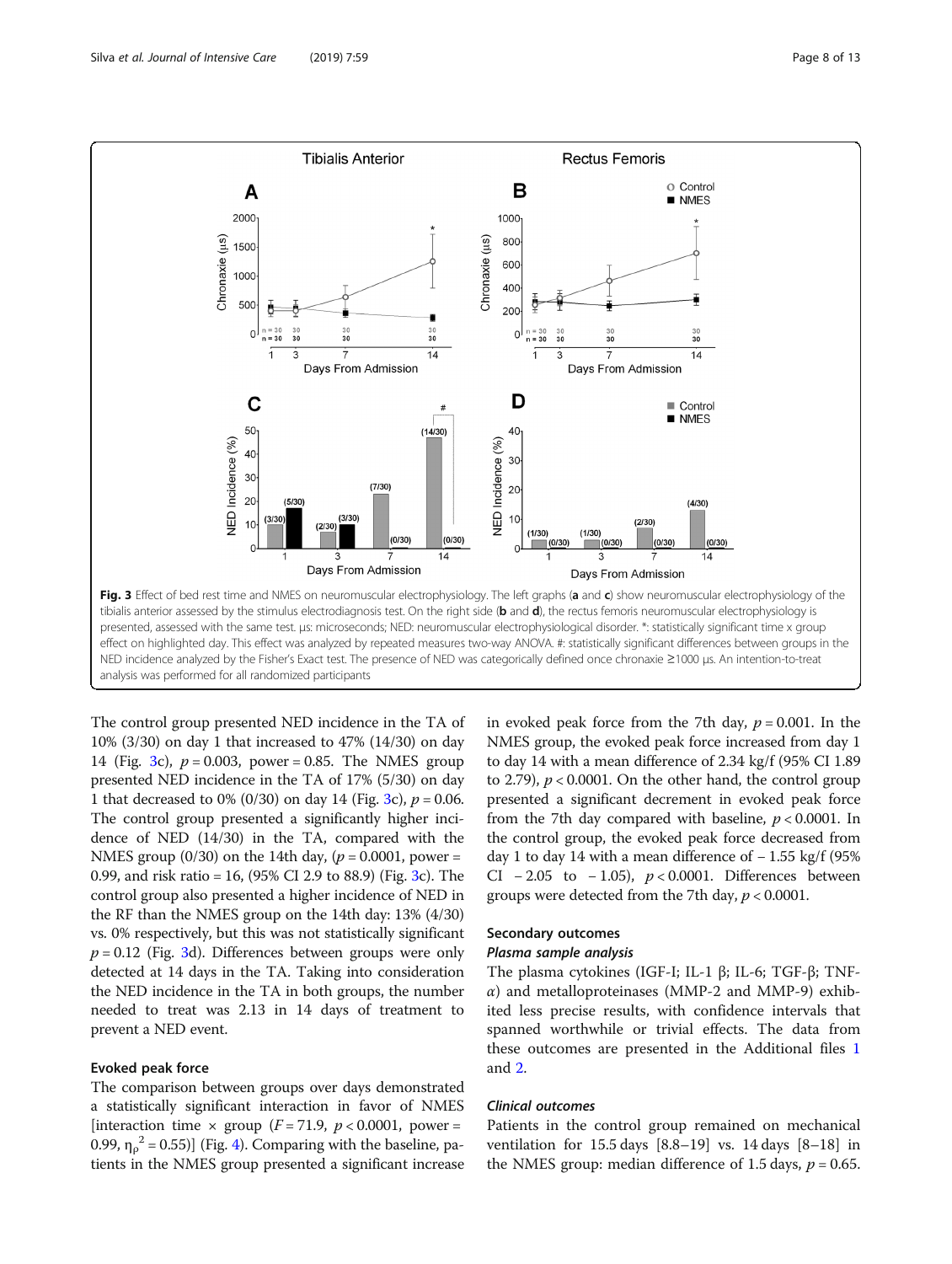<span id="page-8-0"></span>

The NMES group presented lower median differences in length of stay in the ICU (delta =  $-0.5$  day,  $p = 0.58$ ) and hospital length of stay (delta =  $-8$  days,  $p = 0.06$ ) but no significant statistical differences were detected. More details are presented in Table 2. No differences were detected in ICU mortality.

# **Discussion**

The present study demonstrates that a clinical-like NMES protocol is effective to preserve the muscle architecture, increase evoked peak force, and decrease the incidence of NED. Muscle architecture and strength benefits were detected from the 7th day, while the effect

Table 2 Clinical outcomes

| Group                                       |                |                |           |             |  |
|---------------------------------------------|----------------|----------------|-----------|-------------|--|
| Outcomes                                    | Control        | <b>NMES</b>    | $p$ value | Effect size |  |
| Ν                                           | 30             | 30             |           |             |  |
| Incidence during the first 14 days, $n$ (%) |                |                |           |             |  |
| • Sepsis                                    | 13 (43%)       | 16 (53%)       | 0.44      |             |  |
| • Septic shock                              | $9(30\%)$      | 10 (33%)       | 0.78      |             |  |
| • Multiple organ failure                    | 4 (13%)        | 6(20%)         | 0.73      | $\equiv$    |  |
| Time on MV, days                            | 15.5 [8.8-19]  | $14 [8 - 18]$  | 0.65      | 0.1         |  |
| Time on MV (survivor), days                 | $16[9-19]$     | $14 [12 - 18]$ | 0.80      | 0.09        |  |
| ICU length of stay, days                    | 19.5 [12-27.3] | 19 [10-26]     | 0.58      | 0.28        |  |
| ICU length of stay (survivor), days         | $20$ [15-31]   | $23$ [15-26]   | 0.98      | 0.2         |  |
| Hospital length of stay, days               | 42 [20-56]     | 34 [15-41.2]   | 0.06      | 0.5         |  |
| Hospital length of stay (survivor), days    | 42 [23-53]     | 35 [23-44]     | 0.32      | 0.3         |  |
| Mortality in ICU, $n$ (%)                   | 3(10%)         | 5 (17%)        | 0.71      | -           |  |

ICU intensive care unit, MV mechanical ventilation. Parametric variables are reported as mean and (95% confidence interval) and nonparametric, as median and [interquartile range]. p values were calculated by the unpaired t test, chi-square test, or Mann-Whitney in accordance with each data distribution and characteristics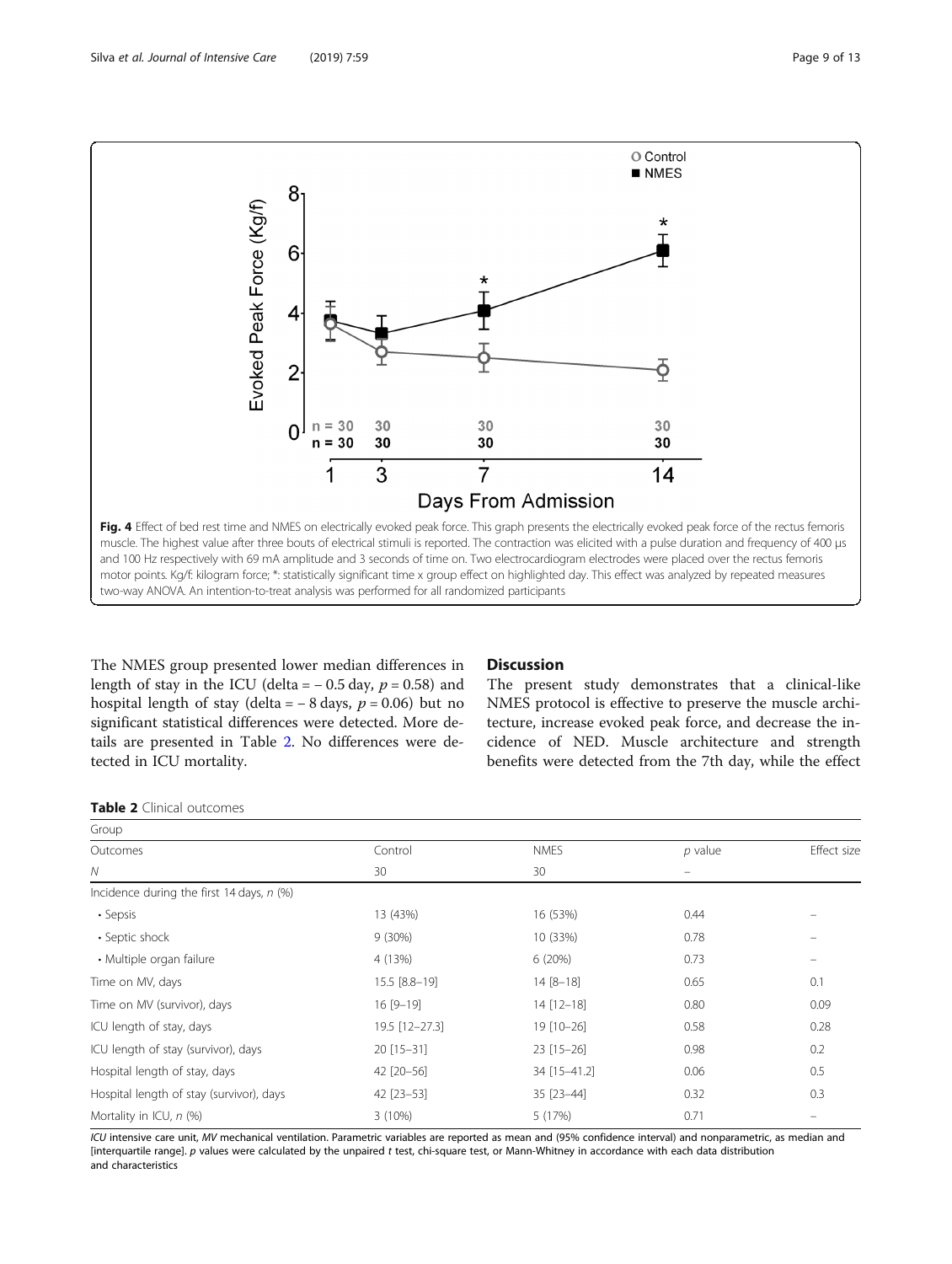of NMES to reduce NED was only observed from the 14th day of treatment. It seems that the time of NMES protocol needed is crucial to guide decision-making concerning treatment effects to counteract skeletal muscle atrophy, weakness, and NED in critically ill TBI patients. The present study was the first clinical trial to evaluate the effect of NMES on evoked peak force and neuromuscular excitability.

# Muscle architecture

Our results are supported by several studies that demonstrated the effectiveness of NMES to prevent muscle atrophy in critically ill patients [\[30](#page-11-0), [32](#page-11-0)–[34](#page-11-0)]. In a study with critically ill patients with similar clinical characteristics, Hirose et al. [\[33](#page-11-0)] showed that NMES prevented muscle atrophy in patients with consciousness disorders. These authors applied NMES for 42 days and demonstrated significant results in preventing muscle atrophy starting on the 14th day of treatment, in agreement with our results [\[33\]](#page-11-0).

It seems that ICU admission etiology and clinical status are strongly related to muscle loss severity [[35](#page-12-0), [36\]](#page-12-0). Moreover, according to the study of Strasser et al. [\[34\]](#page-11-0), the protective effect of NMES over muscle mass is correlated with the quality of evoked muscle contraction [[34](#page-11-0)]. These authors compared the effect of maximum tolerable muscle contraction ( $\sim$  quality type 5) with visible muscle contraction ( $\sim$  quality type 3). Their results demonstrated a reduction in muscle atrophy only in the treatment with maximum tolerable muscle contraction.

Some studies [[19,](#page-11-0) [31](#page-11-0), [37\]](#page-12-0) were not able to report an effect of NMES on muscle atrophy in the acute phase of critical illness. Gruther et al. [\[19](#page-11-0)], Fischer et al. [\[31](#page-11-0)], and Poulsen et al. [[37\]](#page-12-0) possibly used NMES protocols with lower intensities, since they reported evoking only visible contraction instead of reaching the maximum contraction, as has been recommended to induce muscle hypertrophy [[17,](#page-11-0) [34,](#page-11-0) [38](#page-12-0)]. Additionally, Poulsen et al. [[37](#page-12-0)] recruited extremely debilitated patients with septic shock who might not be able to benefit from this treatment [\[35](#page-12-0)].

#### Neuromuscular electrophysiological disorders

We demonstrated that NMES can reduce the incidence of NED. The beneficial effects of NMES to treat NED may have been elicited through improvement in the neuromuscular and systemic circulation [\[39](#page-12-0), [40\]](#page-12-0). The improvement in blood supply may protect neurons and myofibers against tissue dysoxia, which has been considered an important mechanism to induce axonal degeneration [\[39](#page-12-0), [41\]](#page-12-0). Evoked contraction can also protect cellular machinery against disuse, mimicking physiological muscle contraction [\[32](#page-11-0), [42](#page-12-0)].

Routsi et al. [\[43](#page-12-0)], in a landmark study, were the first to demonstrate the efficacy of NMES to prevent critical ill polyneuromyopathy, although without reporting therapeutic effects. A protocol for evoking 150 contractions was used with the current amplitude adjusted to elicit visible contraction (quality type from 3 to 4). In their study, the MRC scale was used to diagnose polyneuromyopathy.

In the present study, the presence of NED was used to define a diagnosis of peripheral nerve disease, which is expected in patients with polyneuromyopathy [\[44](#page-12-0)]. Paternostro-Sluga et al. [\[6\]](#page-11-0) showed that the stimulus electrodiagnosis test (SET) is an excellent screening test to detect peripheral nerve disease with a sensitivity ranging from 90 to 100% when compared with needle electroneuromyography. Within the SET evaluation, we demonstrated a NED prevalence of 17% on the 1st day in the NMES group and an incidence of 10% on the 3rd day, though no cases were observed on the 7th and 14th days. Therefore, our results show that the current NMES protocol (fifty maximum evoked contractions) might not only prevent but also treat NED. Thus, the differences in NMES protocols and methods used to detect polyneuromyopathy may explain some discrepancies between the results of Routsi et al. [\[43](#page-12-0)] and ours.

#### Evoked peak force

Muscle strength has been considered an independent factor for ICU mortality, length of stay, readmission to the ICU, and protracted function disability [\[12,](#page-11-0) [13](#page-11-0), [45](#page-12-0)]. Therefore, we sought to assess strength through evoked peak force using an accurate and reliable new device as previously described [\[46](#page-12-0)]. Evoked peak force seems to be particularly advantageous over the MRC strength scale due to a higher sensitivity to detect change over time and the possibility of being used in unconscious patients [[46](#page-12-0), [47\]](#page-12-0).

Even though we did not detect any increase in RF muscle thickness, the NMES protocol elicited a significant increase in evoked peak force compared with the control group. These findings are consistent with previous reports confirming that short periods of NMES can increase muscle strength even without hypertrophy [\[48\]](#page-12-0). It is now accepted that these strength gains are predominantly associated with neural adaptations  $[49, 50]$  $[49, 50]$  $[49, 50]$  $[49, 50]$ . This idea is supported in the present study by lower levels of chronaxie identified in the NMES group. Chronaxie has been used to define the level of neuromuscular excitability, and typical values range from 60 to 200 μs  $[4]$ . If neuromuscular excitability decreases, chronaxie values increase [[4](#page-11-0)]. It is important to emphasize that some events (such as sepsis and sedation) may impact muscle strength and should be considered when interpreting the present results [\[51\]](#page-12-0).

In contrast, Fossat et al. [\[35](#page-12-0)] did not find any increments in muscle strength provided by NMES in critically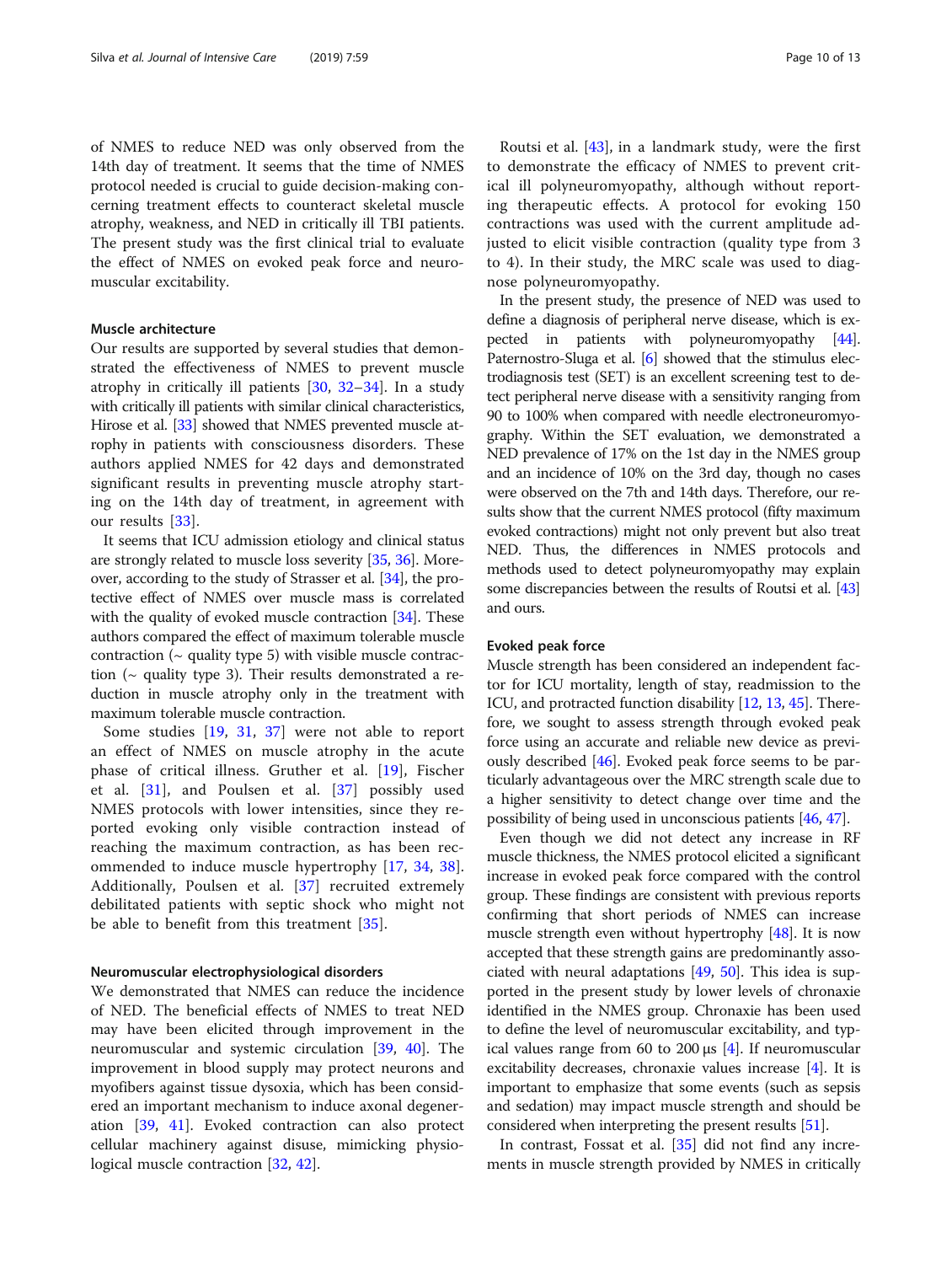<span id="page-10-0"></span>ill patients. Considering the differences in the treatment protocol, their results could be also associated with the patients' characteristics. In the present study, we controlled some treatment bias, as has been advocated by Reid et al. [\[52](#page-12-0)], comparing the effect of NMES solely with passive exercises. Moreover, Fossat et al. assessed muscle strength according to the MRC scale, which can present the ceiling effect bias [\[35\]](#page-12-0).

# Plasma sample analysis and clinical outcomes

The estimates of the effect of the present protocol did not generate any clear implications about whether or not NMES plays a critical role in cytokines and metalloproteinases. Nevertheless, these preliminary data could support future randomized controlled trials. Despite the significant effect of NMES on functional outcomes (muscle architecture, NED, and evoked force), no statistically significant impact was found on the clinical outcomes: time on mechanical ventilation, length of ICU stay, and ICU mortality rate. These results may be associated with an insufficient sample size to detect a statistical difference for these secondary outcomes. Accordingly, a retrospective study with a large sample size (1118 neurocritical patients) demonstrated the significant impact of early rehabilitation for shortening ICU and hospital stays with a mean difference of 0.7 and 2.7 days respectively [\[53](#page-12-0)].

#### Study limitations

Some limitations should be addressed in our study. This was a single-center trial with traumatic brain injury critically ill patients; thus, the findings may not be generalizable to different settings and patients. It was not possible to perform a follow-up of the primary outcomes, as stated in the CONSORT guideline. We did not assess muscle atrophy using the ultrasonography cross-sectional area. It is possible that our results underestimated muscle atrophy and missed statistical correlation with either of the outcomes, as recently described [[54\]](#page-12-0). However, despite the higher sensitivity of the crosssectional area compared with thickness, we were able to detect significant statistical differences with excellent reliability. In addition, although the appraiser was blinded to the groups, some healthcare providers were aware of the study allocation. Finally, the small simple size did not allow assessment of the effects of NMES on major clinical outcomes.

#### Future perspectives

Further studies are required to define the optimal NMES prescription (parameters, number of contractions, therapy regularity, and treatment duration).

Furthermore, future multicenter trials should enroll an appropriate number of participants to better understand the effect of NMES on clinical outcomes. These studies

should also evaluate the major clinical usefulness of NMES, such as the effect on treatment cost, ICU mortality, ICU length of stay, quality of life, and all domains of the International Classification of Functioning, Disability and Health (ICF) after hospital discharge.

#### Conclusion

NMES applied daily for fourteen consecutive days reduced muscle atrophy, the incidence of neuromuscular electrophysiological disorders, and muscle weakness in critically ill TBI patients. At least 7 days of NMES were required to elicit the first significant results.

# Supplementary information

Supplementary information accompanies this paper at [https://doi.org/10.](https://doi.org/10.1186/s40560-019-0417-x) [1186/s40560-019-0417-x](https://doi.org/10.1186/s40560-019-0417-x).

Additional file 1. Supplementary. Results.

Additional file 2: Table S1. Effect of NMES and bed rest on biochemical markers in critically ill patients over 14 days.

#### Abbreviations

AIS: Abbreviated injure scale; ANOVA: Analysis of variance; CI 95%: 95% confidence interval; ICC: Intraclass correlation coefficient; ICU: Intensive care unit; ICUAW: ICU-acquired weakness; ISS: Injury severity score; NED: Neuromuscular electrophysiological disorder; NMES: Neuromuscular electrical stimulation; RF: Rectus femoris; SET: Stimulus electrodiagnosis test; TA: Tibialis anterior; TBI: Traumatic brain injury; ηρ<sup>2</sup>: Partial eta squared

#### Acknowledgements

The authors are grateful to Prof Antonio Padilha Bo and his team from the Electrical Engineering Department of the University of Brasília for their support in checking the calibration of the electrical stimulation. We would like to thank Prof Marcelino Andrade and his team from the Electronic Engineering Laboratory of Instrumentation, Image, and Signal Processing and Gama Faculty, University of Brasilia, for helping us to measure the strength force. We would like to thank Prof Henrique Rezende Martins and his team from the Electrical Engineering Department of the Federal University of Minas Gerais for all support. In addition, we would like to thank Prof Carlos Raphael Daniel from the Department of Statistics and Actuarial Science of the Federal University of Sergipe for all the support in the statistical analysis. We also thank Robin Camargo for review of the English. Lastly, we would like to thank the Hospital de Base do Distrito Federal ICU team, especially the physiotherapists Ana Cristina Trancho and Susana Nascimento who supported us during the ICU experiment.

#### Authors' contributions

All authors contributed substantially to the submitted work, and read and approved the final manuscript. In particular, PES participated in the design of the study, data analysis, data acquisition, and drafting and writing of the manuscript. RMC, GCJr, LV, and VMS participated in the design of the study, analysis, and drafting of the manuscript. KLC, AE, and JLQD participated in data acquisition and drafting of the manuscript. RCM and LOD participated in data analysis and drafting of the manuscript; OTN and VCS critically revised the manuscript and contributed to the design of the study and data analysis. Finally, NB and JLQD conceived of and helped with the coordination of the study, critically revised the manuscript, and provided final approval.

#### Funding

This work was supported by the Fundação de Apoio à Pesquisa do Distrito Federal (FAPDF; Process number: 193.000.862/2014), Conselho Nacional de Desenvolvimento Científico e Tecnológico (CNPq Process number: 447529/ 2014-5; 310359/2014-7), and Programa Ciências sem Fronteiras, Pesquisador Visitante Especial (Process number: 88881.068106/2014-01). This study was financed in part by the Coordenação de Aperfeiçoamento de Pessoal de Nível Superior – Brasil (CAPES) – FinanceCode 001.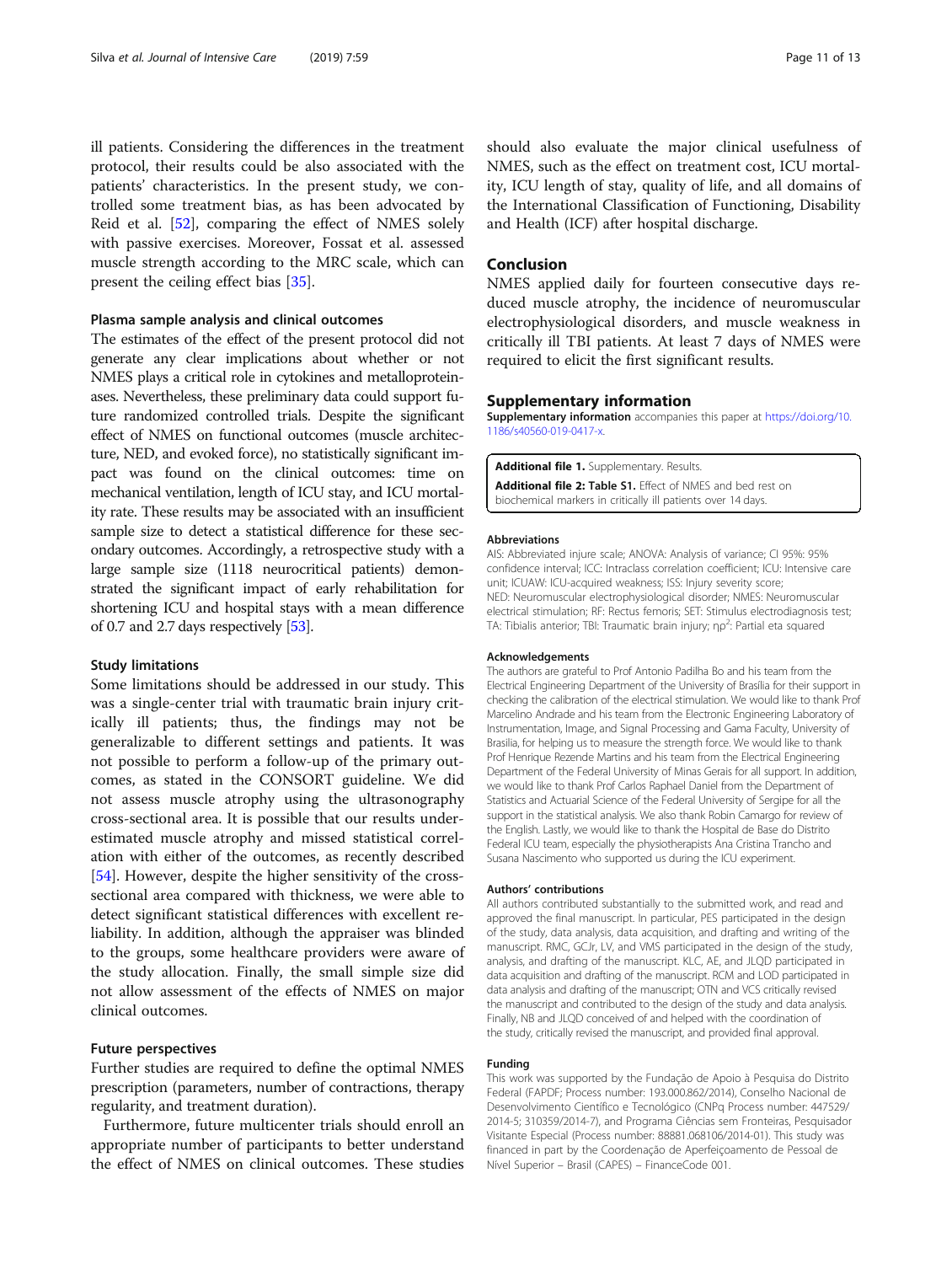#### <span id="page-11-0"></span>Availability of data and materials

The datasets generated during and/or analyzed during the current study are available from the corresponding author on request.

#### Ethics approval and consent to participate

The study was conducted in accordance with the amended Declaration of Helsinki. Local institutional review boards approved the protocol (FEPECS/ SES-DF research ethics committee, Brasília, Brazil, protocol number 1107517). The patients' legal guardians signed an informed consent form.

#### Consent for publication

Not applicable.

#### Competing interests

The authors declare that they have no competing interests.

#### Author details

<sup>1</sup>Health Sciences and Technologies PhD Program, University of Brasilia, Brasilia, DF, Brazil. <sup>2</sup>Physical Therapy Division, Hospital de Base do Distrito Federal, Brasília, DF, Brazil. <sup>3</sup>Rehabilitation Science Program, University of Brasilia, Brasília, DF, Brazil. <sup>4</sup>Physical Therapy Division, Hospital Regional de Santa Maria, Brasilia, DF, Brazil. <sup>5</sup>Escola Superior de Ciências da Saúde, Brasilia, Brasília, DF, Brazil. <sup>6</sup>Clinical Research Center Hospital de Base do Distrito Federal, Brasilia, DF, Brazil. <sup>7</sup>Science Health Program, University of Brasília, Brasília, DF, Brazil. <sup>8</sup>Physical Therapy Department, Federal University of São Carlos, São Carlos, SP, Brazil. <sup>9</sup>Centre de Recherche de l'Institut Universitaire de Gériatrie de Montréal, Montréal, Quebec, Canada. <sup>10</sup>INSERM-U1093 Cognition Actionet Plasticité Senorimotrice, UFR STAPS, Université de Bourgogne-Franche-Comté, Dijon, France.

# Received: 9 October 2019 Accepted: 3 December 2019 Published online: 12 December 2019

#### References

- 1. Maas AIR, Menon DK, Adelson PD, Andelic N, Bell MJ, Belli A, et al. Traumatic brain injury: integrated approaches to improve prevention, clinical care, and research. Lancet Neurol. 2017;16:987–1048.
- 2. Krishnamoorthy V, Vavilala MS, Mills B, Rowhani-Rahbar A. Demographic and clinical risk factors associated with hospital mortality after isolated severe traumatic brain injury: a cohort study. J Intensive Care. 2015;3:46.
- Kinoshita K. Traumatic brain injury: pathophysiology for neurocritical care. J Intensive Care. 2016;4:29.
- 4. Silva PE, Maldaner V, Vieira L, de Carvalho KL, Gomes H, Melo P, et al. Neuromuscular electrophysiological disorders and muscle atrophy in mechanically-ventilated traumatic brain injury patients: new insights from a prospective observational study. J Crit Care. 2018;44:87–94.
- 5. Kress JP, Hall JB. ICU-acquired weakness and recovery from critical illness. N Engl J Med. 2014;370:1626–35.
- 6. Paternostro-Sulga T, Schuhfried O, Vacariu G, Lang T, Fialka-Moser V, Paternostro-Sluga T, et al. Chronaxie and accommodation index in the diagnosis of muscle denervation. Am J Phys Med Rehabil. 2002;81:253–60.
- 7. Clarissa C, Salisbury L, Rodgers S, Kean S. Early mobilisation in mechanically ventilated patients: a systematic integrative review of definitions and activities. J Intensive Care. 2019;7:3.
- 8. Witteveen E, Wieske L, van der Poll T, van der Schaaf M, van Schaik IN, Schultz MJ, et al. Increased early systemic inflammation in ICU-acquired weakness; a prospective observational cohort study\*. Crit Care Med. 2017; 45:972–9.
- 9. Stevens RD, Marshall SA, Cornblath DR, Hoke A, Needham DM, de Jonghe B, et al. A framework for diagnosing and classifying intensive care unitacquired weakness. Crit Care Med. 2009;37:S299–308.
- 10. Latronico N. Critical illness polyneuropathy and myopathy 20 years later. No man's land? No, it is our land! Intensive Care Med. 2016;42:1790–3.
- 11. Gosselink R, Bott J, Johnson M, Dean E, Nava S, Norrenberg M, et al. Physiotherapy for adult patients with critical illness: recommendations of the European Respiratory Society and European Society of Intensive Care Medicine Task Force on physiotherapy for critically ill patients. Intensive Care Med. 2008;34:1188–99.
- 12. Maffiuletti NA, Roig M, Karatzanos E, Nanas S. Neuromuscular electrical stimulation for preventing skeletal-muscle weakness and wasting in critically ill patients: a systematic review. BMC Med. 2013;11:137.
- 13. Burke D, Gorman E, Stokes D, Lennon O. An evaluation of neuromuscular
- electrical stimulation in critical care using the ICF framework: a systematic review and meta-analysis. Clin Respir J. 2014:1–14.
- 14. Katsogianni A, Vasileiadis I, Petrocheilou G, Patsaki E, Sidiras G, Nanas S, et al. Effect of different neuromuscular electrical stimulation protocols on muscle mass in intensive care unit patients: a pilot study. Heal Sci J. 2019;13:1–7.
- 15. Nishida O, Ogura H, Egi M, Fujishima S, Hayashi Y, Iba T, et al. The Japanese clinical practice guidelines for Management of Sepsis and Septic Shock 2016 (J-SSCG 2016). J Intensive Care. 2018;6:7.
- 16. Silva PE, Babault N, Mazullo JB, Oliveira TP, Lemos BL, Carvalho VO, et al. Safety and feasibility of a neuromuscular electrical stimulation chronaxiebased protocol in critical ill patients: a prospective observational study. J Crit Care. 2017;37:141–8.
- 17. Maffiuletti NA, Minetto MA, Farina D, Bottinelli R. Electrical stimulation for neuromuscular testing and training: state-of-the art and unresolved issues. Eur J Appl Physiol. 2011;111:2391–7.
- 18. Dow DE, Cederna PS, Hassett CA, Kostrominova TY, Faulkner JA, Dennis RG. Number of contractions to maintain mass and force of a denervated rat muscle. Muscle Nerve. 2004;30:77–86.
- 19. Gruther W, Kainberger F, Fialka-Moser V, Paternostro-Sluga T, Quittan M, Spiss C, et al. Effects of neuromuscular electrical stimulation on muscle layer thickness of knee extensor muscles in intensive care unit patients: a pilot study. J Rehabil Med. 2010;42:593–7.
- 20. Hoffmann TC, Glasziou PP, Boutron I, Milne R, Perera R, Moher D, et al. Better reporting of interventions: template for intervention description and replication (TIDieR) checklist and guide. BMJ. 2014;348:g1687.
- 21. Boutron I, Altman DG, Moher D, Schulz KF, Ravaud P, CONSORT NPT Group. CONSORT statement for randomized trials of nonpharmacologic treatments: a 2017 update and a CONSORT extension for nonpharmacologic trial abstracts. Ann Intern Med. 2017;167:40–7.
- 22. Morris PE, Goad A, Thompson C, Taylor K, Harry B, Passmore L, et al. Early intensive care unit mobility therapy in the treatment of acute respiratory failure. Crit Care Med. 2008;36:2238–43.
- 23. Botter A, Oprandi G, Lanfranco F, Allasia S, Maffiuletti NA, Minetto MA. Atlas of the muscle motor points for the lower limb: implications for electrical stimulation procedures and electrode positioning. Eur J Appl Physiol. 2011;111:2461–71.
- 24. Kho ME, Truong AD, Zanni JM, Ciesla ND, Brower RG, Palmer JB, et al. Neuromuscular electrical stimulation in mechanically ventilated patients: a randomized, sham-controlled pilot trial with blinded outcome assessment. J Crit Care. 2015;30:32–9.
- 25. Segers J, Hermans G, Bruyninckx F, Meyfroidt G, Langer D, Gosselink R. Feasibility of neuromuscular electrical stimulation in critically ill patients. J Crit Care. 2014;29:1082–8.
- 26. Arts IMP, Pillen S, Schelhaas HJ, Overeem S, Zwarts MJ. Normal values for quantitative muscle ultrasonography in adults. Muscle Nerve. 2010;41:32–41.
- Abramoff M, Magalhaes P, Ram S. Image processing with ImageJ. Biophoton Int. 2004;11:36–42.
- 28. Kannus P. Relationship between peak torque and angle-specific torques in an isokinetic contraction of Normal and laterally unstable knees. J Orthop Sport Phys Ther. 1991;13:89–94.
- 29. Cohen J. Statistical power analysis for the behavioral sciences. 2nd ed. New Jersey: Lawrence Erlbaum Associates; 1988.
- 30. Gerovasili V, Stefanidis K, Vitzilaios K, Karatzanos E, Politis P, Koroneos A, et al. Electrical muscle stimulation preserves the muscle mass of critically ill patients: a randomized study. Crit Care. 2009;13:R161.
- 31. Fischer A, Spiegl M, Altmann K, Winkler A, Salamon A, Themessl-Huber M, et al. Muscle mass, strength and functional outcomes in critically ill patients after cardiothoracic surgery: does neuromuscular electrical stimulation help? The Catastim 2 randomized controlled trial. Crit Care [Internet]. 2016 [cited 2016 Feb 1];20:30. Available from: <http://ccforum.com/content/20/1/30>
- 32. Weber-Carstens S, Schneider J, Wollersheim T, Assmann A, Bierbrauer J, Marg A, et al. Critical illness myopathy and GLUT4. Am J Respir Crit Care Med. 2013;187:387–96.
- 33. Hirose T, Shiozaki T, Shimizu K, Mouri T, Noguchi K, Ohnishi M, et al. The effect of electrical muscle stimulation on the prevention of disuse muscle atrophy in patients with consciousness disturbance in the intensive care unit. J Crit Care. 2013;28:536–e1–7.
- 34. Strasser EM, Stättner S, Karner J, Klimpfinger M, Freynhofer M, Zaller V, et al. Neuromuscular electrical stimulation reduces skeletal muscle protein degradation and stimulates insulin-like growth factors in an age- and